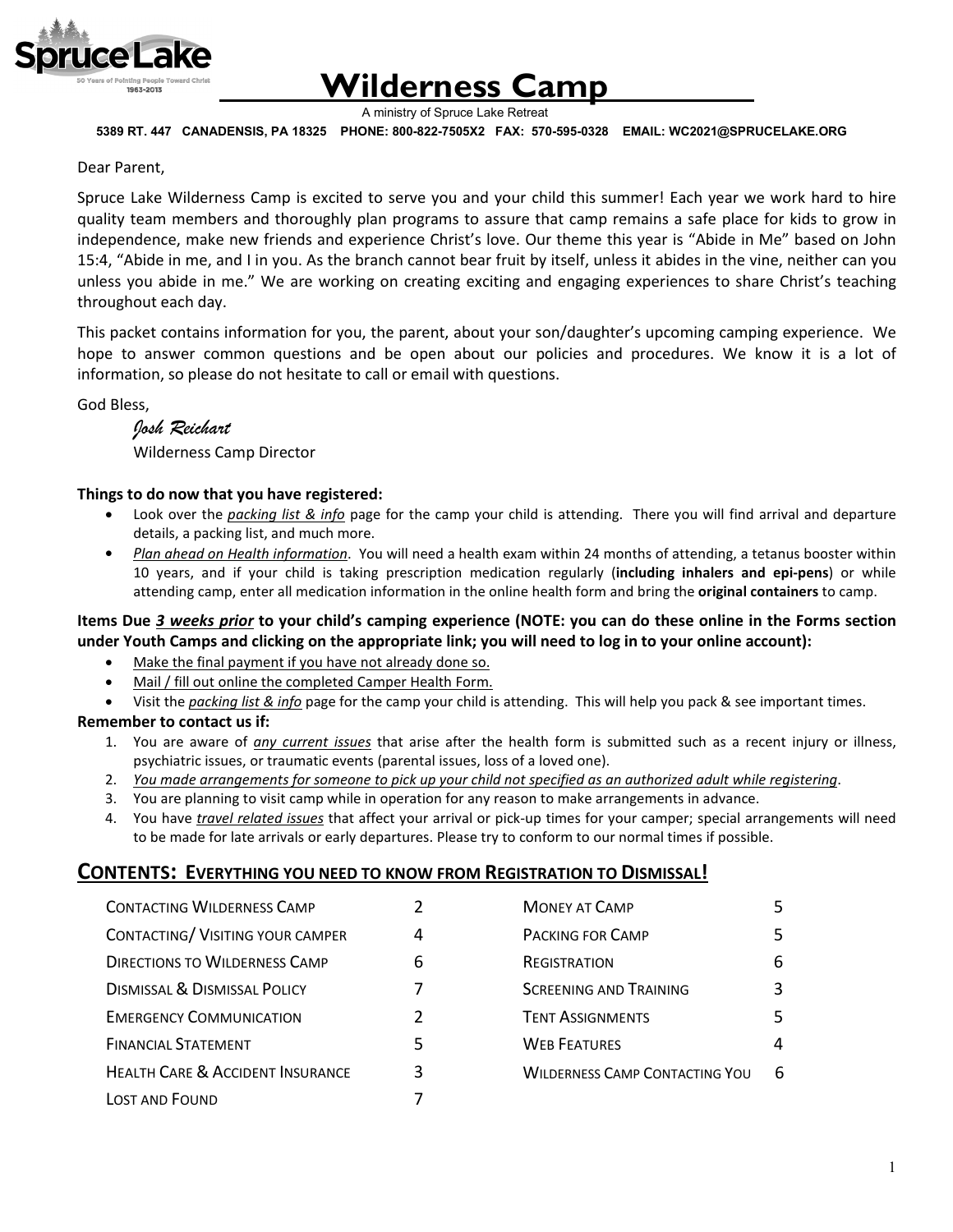### **AFFILIATIONS**

**Christian Camp and Conference Association (CCCA)-** Spruce Lake Retreat is a member of CCCA, which exists to proclaim the power and benefits of the Christian camp and conference experience, and to provide leaders at member organizations with ongoing encouragement, professional training, and timely resources. CCCA has over 1000 camps and organizations as members and can be found a[t www.ccca.org.](http://www.ccca.org/)

**Franconia Mennonite Camping Association (FMCA)-** Spruce Lake Retreat is owned and operated by an association called FMCA. More information can be found on the web a[t www.sprucelake.org.](http://www.sprucelake.org/)

**Mennonite Camping Association (MCA)-** Spruce Lake Retreat is a member of MCA, which serves as a clearinghouse for directing and promoting Christian camping among Anabaptist/Mennonite conferences and congregations throughout Canada and the United States. See [www.mennonitecamping.org](http://www.mennonitecamping.org/) for details.

**American Camping Association (ACA)-** Spruce Lake Wilderness Camp upholds the standards for health, safety and program quality set by the American Camping Association. See [www.acacamps.org](http://www.acacamps.org/) for details. Not accredited with ACA.

### **CONTACTING WILDERNESS CAMP**

| <b>Mailing Address:</b>     | Phone:   | 570-595-7505 x2 & 800-822-7505 x2 |
|-----------------------------|----------|-----------------------------------|
| SPRUCE LAKE WILDERNESS CAMP | Fax:     | 570-595-0328                      |
| 5389 Route 447              | Website: | www.wildernesscamp.org            |
| CANADENSIS, PA 18325        |          |                                   |

**Contacting Wilderness Camp when camp is not in session-** Since we operate primarily for three months, we do not always have set year-round office hours. If you get our voicemail, we will return your call in a timely fashion. We can also be reached by e-mail through the contact us feature on our website [www.wildernesscamp.org.](http://www.wildernesscamp.org/) 

**Contacting Wilderness Camp when camp is in session-** While camp is in session, we maintain the following office hours:

#### *Monday – Thursday 8am-5pm, Friday 8am-7pm, Sunday 1pm-6pm*

We check messages on weekends while camp is in session. We encourage you to anticipate needs for upcoming weeks of camp (registration changes, directions, etc.) before the weekend prior so that you can take advantage of our regular office hours.

#### **Please contact us in a timely fashion when:**

- **You are aware of a camper wellness issues** that arises after submitting the Health Form, such as a recent injury or illness, psychiatric issues, or traumatic events (parental issues, death).
- **You are responding to our call** when your child is here at camp.
- **You have travel-related issues** that affect your arrival at the drop-off or pick-up times.
- **You made arrangements for a person not listed** on the Authorized Adults Form to pick up your camper.
- **You are planning to visit camp** while it is in operation for any reason. Let us know in advance and please understand visiting with your son/daughter is not permitted while camp is in session.

#### **EMERGENCY COMMUNICATION**

If you have an emergency and cannot get through to Wilderness Camp on the phone, try the emergency cell phone/*Director's cell phone: 215-933-9521*. As a last resort call the Retreat Center 570-595-7505 ext. 1 or 800-822- 7505 ext. 1 and ask if they will be able to contact Wilderness Camp by radio.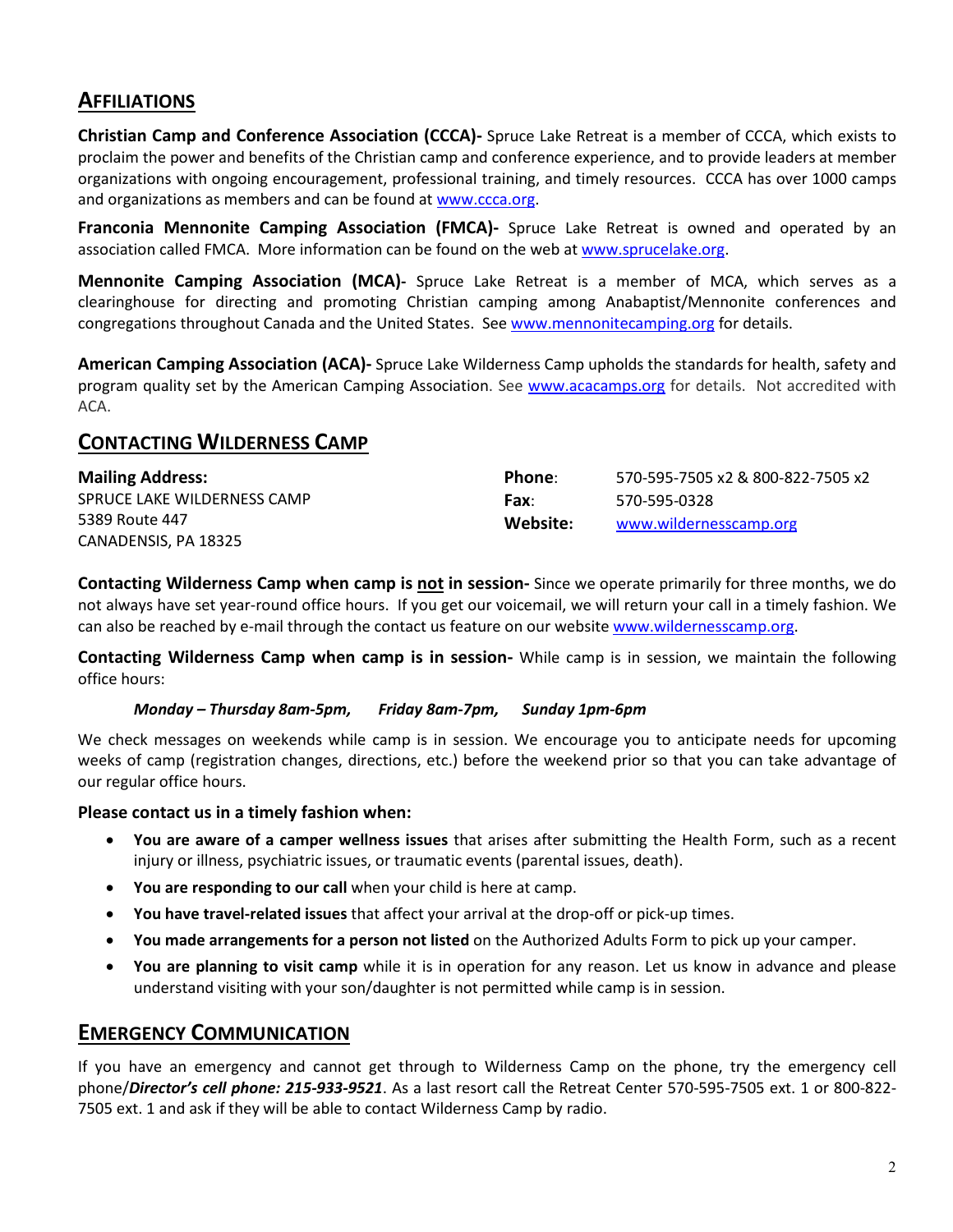Please rest assured that in the event of a communications breakdown such as a power outage, regional crisis, or national incident, we are doing everything in our power to care for your child.

### **HEALTH CARE AND ACCIDENT INSURANCE**

**Camper Health Form and Release-** These are significant forms that we need to help ensure your child's wellbeing during camp. The *Health Form* includes emergency contact information and health related information required to care for your child. The *Release Form* gives your child permission to participate, and the Authorized Pick-Up List gives us permission to dismiss your son/daughter to someone other than yourself. Both must be signed and fully completed for your camper to attend camp.

- **Please complete the form online or mail the Camper Health Form at least 3 weeks prior** to your son/daughter's week.
- You may attach a copy of your child's immunization records and a copy of both sides of your insurance card.
- You are responsible to provide health and safety updates after the form has been mailed. Updates include changes in your child's health, emergency contact information, adults permitted to pick up your child, and any other information that would help us in caring for your child.

**Medications at camp-** All medications must be sent in the **original container** with the **original label.** Over the counter medications should be brought only if they will be taken on a regular basis at camp.

Help us reduce the amount of vitamins and drugs to administer by sending only what is essential. If your son/daughter has a medication that needs to be with them at all times (bee sting kit, inhaler, etc.), please provide a fanny pack for your child.

**Health Care at Camp-** A camp nurse is on the premises at all times while camp is in session. They are responsible to administer medications, provide care under our standing orders, and inform counselors of health-related issues. Numerous team members are trained in CPR, First Aid, and Lifeguarding. In addition, 911, hospital, and clinic services are available as needed with an approximate 20-minute response time.

**Accident Insurance-** Your child needs insurance while at camp. There are plans available that provide coverage for one week while your child is at camp that can be purchased independently. Please contact camp if you need one of these.

### **TEAM MEMBER SCREENING AND TRAINING**

Each summer Wilderness Camp employs over 30 team members, ages 16 years and older. A quality team is our number one asset at Wilderness Camp. We seek to find solid Christian men and women who are living out their faith authentically and with integrity and place them in roles that match their passions and skills.

**Screening-** Each team member at Spruce Lake Wilderness Camp is carefully screened. We require each summer team member to go through the application process annually, even if previously hired. We review applications, screen at least three confidential references, review employment/education history, and conduct personal interviews. All potential team members are required to sign a voluntary disclosure statement giving us permission to complete background checks with the Pennsylvania Sexual Abuse registry, Pennsylvania Criminal History, FBI fingerprinting, and Social Security address verification.

**Training-** All team members are required to attend a summer team training event that covers both general subjects and subjects specific to their roles. Our general training involves sessions on Health and Safety, Abuse prevention and reporting, Risk Management, Age Group Characteristics, Organizational Mission, Supervision, and more. More specific trainings are offered for team members working with campers, leading expeditions, in the kitchen, supervising others, and so on depending on the role.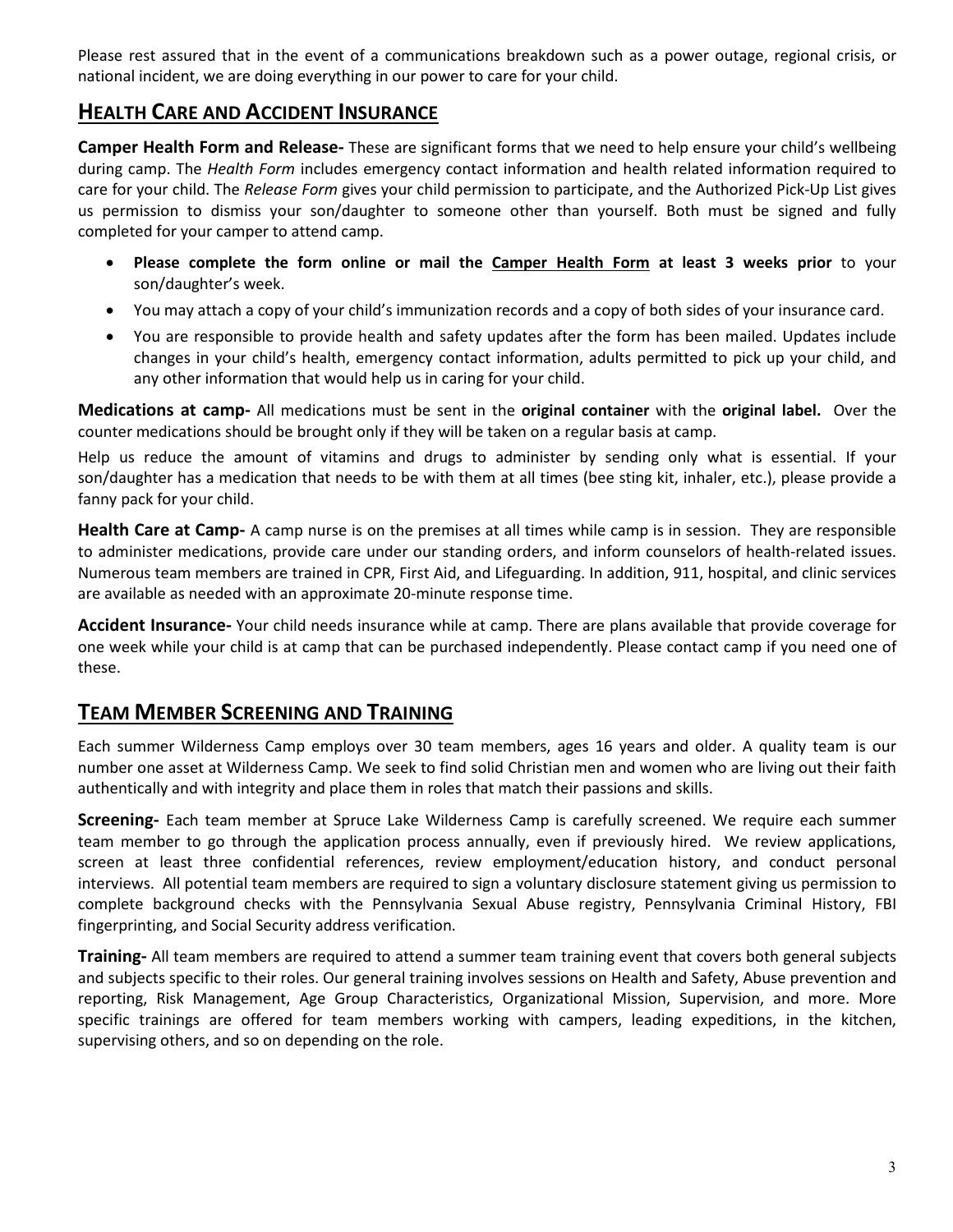### **WEB FEATURES**

Each camp week will have a web page where details can be found. There is a printable version available.

• Forms: *The Health Form MUST be filled out online OR printed and mailed to camp.*

Go to our website[, www.wildernesscamp.org](http://www.wildernesscamp.org/) to find additional helpful information.

*\*Please note that certain links are only accessible with the username and password you used to register.*

You will be able to email your camper and see their pictures in the following manner:

- We will be emailing you with information about camp; one of those emails will give you instructions for emailing your camper.
- Within the first couple days of camp, we will let you know when camp photos are available for viewing.
- After camp we will email you instructions to complete parent evaluations for camp weeks attended by your children.

# **CONTACTING/ VISITING YOUR CAMPER**

**Camper Contact Policy-** *Family/friends are asked not to have direct contact with campers while camp is in session.* While we support good parent/camp communications, we do not support direct camper/parent phone calls or direct camper/parent visits while camp is in session. The reasons for this policy are many including authority confusion, camper security, homesickness, misunderstandings, and technology issues. Camp is really about the special relationships formed in the camp setting. This is not to say that we will not allow contact as we or you have special circumstances, but we ask you to trust Spruce Lake with checking on and reporting to you the well-being of your son/daughter.

**Letters and e-mails to campers** are the best way to communicate with campers, and we will faithfully deliver those messages to your son/daughter. *Campers will be able to mail letters and postcards but will not have access to outgoing Fax or E-mail.*

*Mail- If you are mailing a letter to your camper please allow 3-4 days. Some parents choose to drop off notes at registration. Generally format your letters to campers as follows:*

CAMPER NAME, TENT# (If known) CAMP SESSION NAME SPRUCE LAKE WILDERNESS CAMP **5389 Route 447 CANADENSIS, PA 18325**

*E-mails received by 9AM will generally be delivered the same day. We cannot accept attachments.* 

**1.** In the week before your camper's week of camp we will send you an email with more information about your child's week. If you would like to email your camper, you will find instructions to do so in that email. Please note that emails are printed daily and given to campers. Campers do not have access to computers or email.

**"Camper Checks" During Camp-** We will gladly check in on your child and let you know how things are going. If you request a camper check for the Wilderness Camp program, the male or female head counselor will speak personally with both your child and his/her counselor to see how the week is going. Then, shortly after the next meal, they will give you a call personally and update you!

**Visiting Spruce Lake-** As mentioned, family and friends are asked not to visit with campers during camp operation. If you are visiting Spruce Lake or a guest at Spruce Lake Retreat, we ask that you not visit with your camper. If you desire to visit or become acquainted with our Wilderness Camp, please make arrangements ahead of time with the office. All visitors are asked to come to the office upon arrival, which is located in the Mountainview Gym/Activity Center in the Wilderness Camp area. We will provide a VISITOR badge for you to wear until your departure. Visitors who come while the evening Fireside is in session can come directly to the pavilion to find the Visitor Sign-In Sheet. Please sign out upon departure.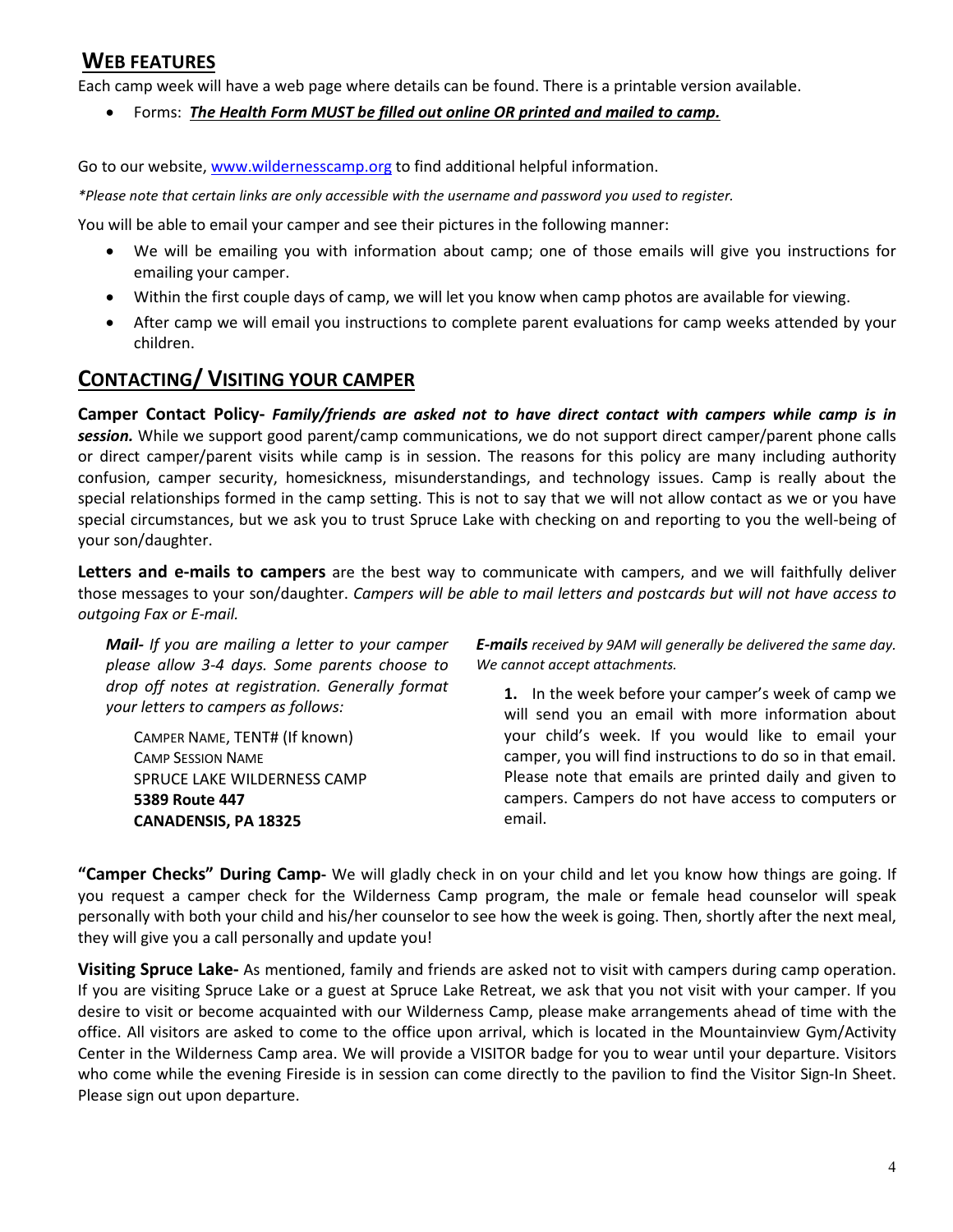# **FINANCIAL STATEMENT**

This statement shows all charges and credits that are applied to your child's account. Please use this statement to confirm the following information and *let us know if you see any discrepancies:*

- The name and dates of the camp that we are expecting your child.
- Transportation details from Franconia or William Penn Hwy (To Camp, and/or Home From Camp)
- Any discounts from promotional codes
- Camper Bank Deposit is money available to spend at camp. Expedition campers need to bring cash.

**If there is a balance due, submit payment at least three weeks prior to camp.**

### **TENT ASSIGNMENTS**

Camp is a time to meet new people as well as enjoy existing friendships. We ask that you communicate well with other parents and be prepared to help us find good tenting solutions when tent mate ideals are in conflict. Tenting assignments are done 1-2 weeks prior to your week of camp and it is our goal to:

- *1.* Honor as many tent mate requests as we can
- *2.* We will honor requests of no more than three campers together. All three campers must request each other.
- *3.* Look for age compatibility within tent units.
- *4.* Group several campers coming without a tent mate request together.

### **PACKING FOR CAMP**

The camper details for your child's week can be found on the webpage on the Wilderness Camp website, under Forms. Look for the name of your camper's week camp (Discoverers, Explorers Trekkers, Trailblazers, Adventurers, and Navigators.) Included in the **packing list & info** are important times and activity information. In addition to clothing items, some commonly overlooked items are unbreakable dishes, sleeping bags, flashlights, and rain gear.

- Please look over the packing list at least a week prior to camp.
- Please help your child plan what to take, making sure that they are bringing an appropriate amount and style of clothing, noting the **modesty standards***.*
- Make sure that luggage and important items have your son's/daughter's full name on them.
- Campers in Adventurers & Navigators are asked to bring dark pants and long-sleeved shirt for an evening game. Navigator campers are asked to bring a casual dress outfit for the theme dinner.

# **MONEY AT CAMP**

Please send camp store deposits prior to camp. Wilderness campers deposit spending money into the "camper bank" where a computerized "bank card" system will then be used to keep a record of each time a camper makes a purchase. Money not spent will be refunded to the account on file. Most Wilderness campers find that \$25-\$50 per week is sufficient. Common purchases are:

- Spruce Lake apparel (Sweatshirt \$24, T-Shirt \$12)
- Miscellaneous Gift Shop items (\$0.25 \$15.00 per item)
- Retreat Center Snack Shop money (\$1.00-\$5.00 per day for a drink and/or a snack)
- *Freewill offering* Campers are invited to participate in a freewill offering to support Compassion International and Day Camp Camperships. (One-time offering taken on Thursday evenings.)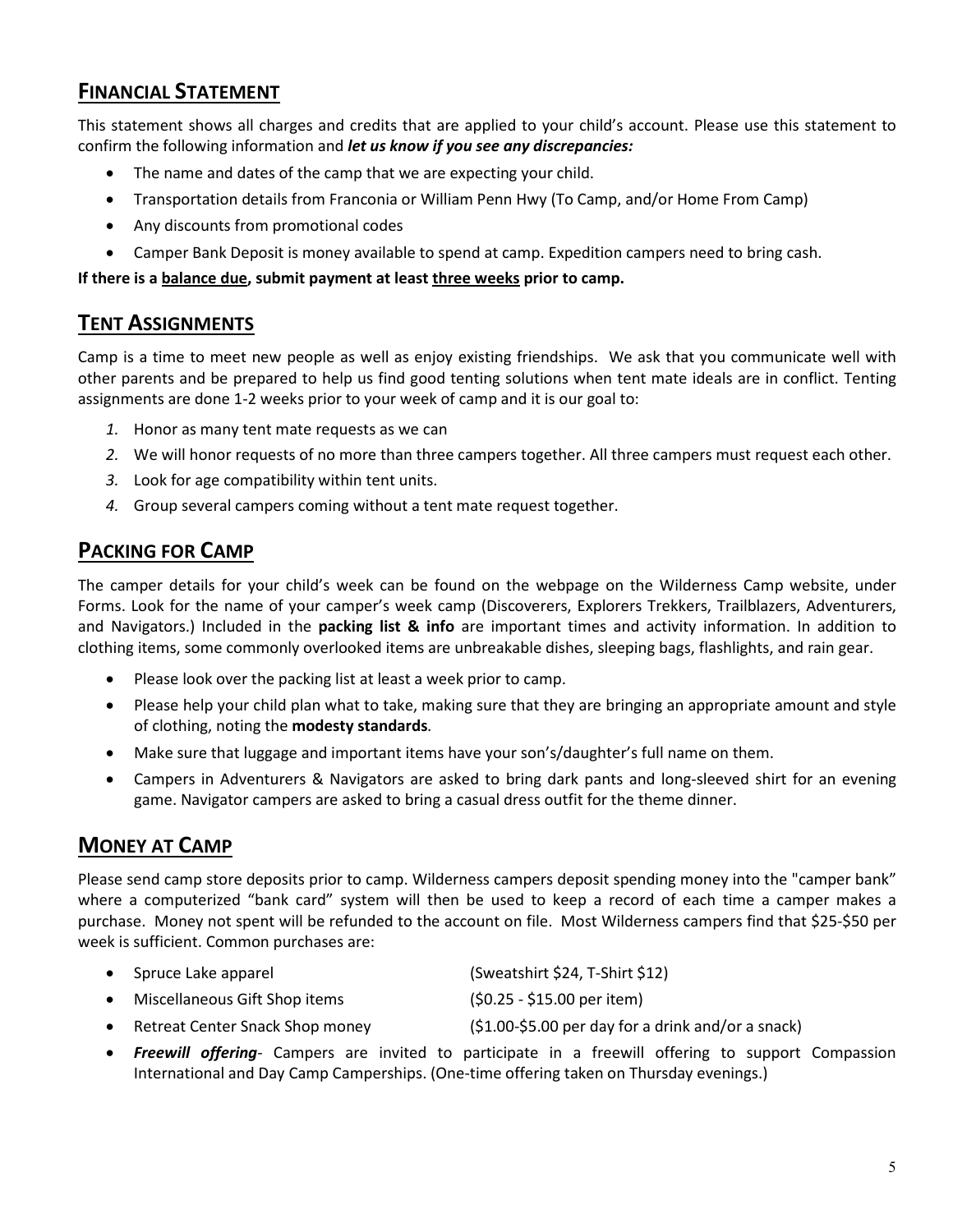# **DIRECTIONS TO WILDERNESS CAMP**

The Wilderness Camp entrance is located off Route 447, about 2 miles north of the traffic light in Canadensis (the intersection of Rt. 390 & Rt. 447). Turn left onto Long Rd. by the wooden Wilderness Camp sign. Make the first right, following the dirt road just less than 1 mile to the Wilderness Camp Pavilion. For more general directions to get to this area, visit our website at **[www.wildernesscamp.org](http://www.wildernesscamp.org/)**.

# **REGISTRATION/ ARRIVAL**

**Registration opens Sunday after 3:15 PM** in the Wilderness Camp Pavilion. Buses will arrive by 4pm.

To register, campers must have:

- Any special notes or instructions
- Medications clearly marked in **original containers**
- Camper Bank \$ if not already sent
- Camper Health Form & Safety Waiver if not already completed. These are required to participate at camp.

#### **WILDERNESS CAMP CONTACTING YOU**

Non-emergencies and routine questions make up the vast majority of our phone calls. But we do ask you to be thoughtful in providing emergency contact information on the health form so that we are never without a method to contact you or a designated emergency contact during a camp week.

#### **Typical reasons we may call:**

- If following up on financial balances, lack of bank money, lost and found, or incomplete information on the Health Form or the Safety Waiver.
- If there is any question about with whom your child is departing camp.
- In response to a request for us to check on your camper.
- If we need higher medical care than we offer within the camp setting for your child.

**Other reasons we may call-** As a camp, you are entrusting us to make reasonable decisions with regard to your child's welfare. Understand that we will not call home about every circumstance, but you are welcome to do camper checks at any time throughout the week, and we will give you an open and timely response. We generally call to get your perspective on a specific situation or when we feel the situation is uncommon. Below are some examples of how we deal with situations at camp:

**Homesickness**- It is common for children to miss their parents and home, especially in the later hours and less structured times of day; in these situations you probably would not get a call. It is uncommon for children to be homesick throughout whole days or cry or be withdrawn consistently. It is uncommon for children to become demanding, inconsolable, or shut themselves off from the counsel of others. In the last two situations, we will call. *Please know that you can help children avoid homesickness by helping them to know what to expect at camp and then sending timely and upbeat correspondence to them while they are at camp. When possible, avoid vacations directly prior to camp experiences for younger children.*

**Illnesses/injury-** It is common to have many children see the nurse about a range of issues that are easily managed. If the nurse sees the same child about similar issues repeatedly without progress, we will call. We will also call if your child will need extra medical care, stays overnight in the nurse's clinic, or is kept out of activities for more than a half day.

**Behavioral issues-** It is common to have disagreements among campers or for a camper to feel uncomfortable within a new setting. But it is uncommon to have relationships with ongoing, increasing tensions or for a child to feel continually out of place or sorts; therefore we will call home to keep you informed and ask for your perspective. Also, if a behavior occurs that gives us concern for the physical or emotional wellbeing of your child or another child, we will call.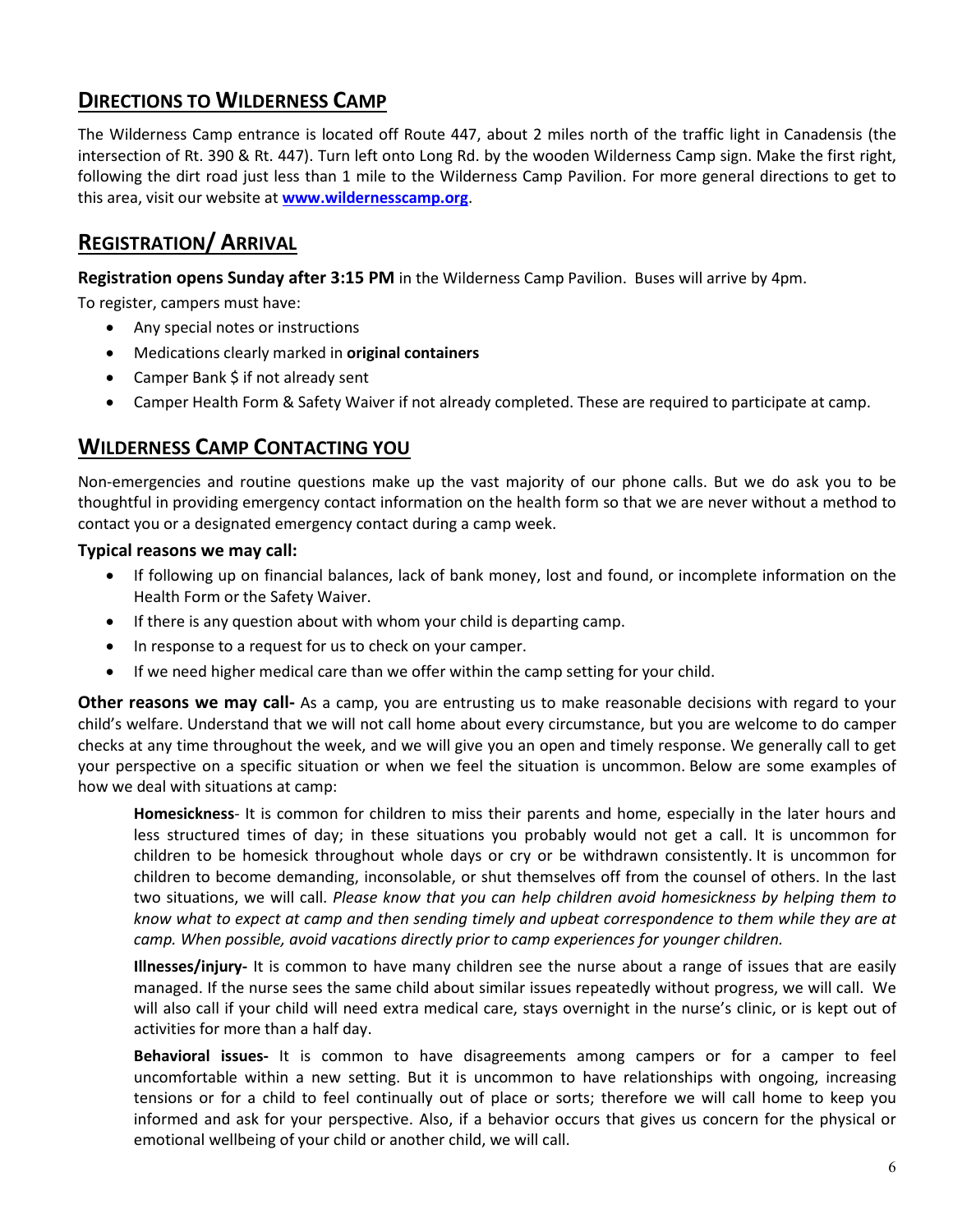### **DISMISSAL & DISMISSAL POLICY**

**Dismissal is either 3:30 PM or 6:30 PM on Friday.** Parent-Child Mini-Week, Explorers, Trekkers, Trailblazers, Adventurers, and Navigators are dismissed at 6:30. Dismissal for Discoverers and Week will be at *3:30 PM.*

**Camper Dismissal Policy-** *Only authorized persons will be permitted to pick up a camper from camp.* Parents/Guardians will be asked to list authorized adults who have permission to pick up their child/children. Campers not riding the bus will remain at their table with their counselor and wait for an authorized adult to sign them out. If the person picking up your child is not on the list of authorized persons, they will not be able to leave with your child until we contact you or another emergency contact person for permission.

This procedure will also be followed at the Bus Drop-Off Locations. You or the authorized person will be asked to sign out your child/children prior to departing. If you arrive early, you can sign your camper out before the bus arrives.

**Early Dismissal/Pick-up at unusual time-** If your camper needs to be picked up for any reason at a time other than the normal dismissal, we ask that you make arrangements with the office ahead of time. You or your designated authorized person should come to the office, located in the Mountainview Gym/Activity Center, to sign out the camper prior to departing. Depending on the time of departure, we may have your camper's tent photo, unspent Camper Bank Money, and DVD.

### **LOST AND FOUND**

We will do our very best to return items left at camp by your camper. Contact our office to provide a description of the item lost, and we will contact you to let you know whether the item has or has not been found.

- Items with full camper names written or sewn in help us return lost articles with more success.
- Returns will occur at the cost of the camper family.
- Lost items not claimed before September of the same year may be redistributed to a thrift store, disposed of, or set aside for future camper use.

#### **TRANSPORTATION BY BUS**

**Bus registration and Fee for service-** Add bus transportation to your registration if desired. We cannot guarantee a spot on the bus if a seat is not reserved and paid for at least 3 weeks prior to the week of camp. There is an \$18 fee each way for the Franconia bus and \$14 fee each way for the William Penn bus. Your transportation needs (to camp and home) and location (Franconia, William Penn Hwy) are indicated on the Statement of Accounts. *Please confirm the details and contact us to make changes*.

**Pre-registration/ Loading the bus-** A camper bus registration table will be set up only at the Franconia location. Campers and parents/chaperones *will visit the table prior to loading the luggage or the bus* to verify necessary information and to receive a name tag for your camper. Campers must remain with parent/guardian until they board the bus. Please have your camper visit the restroom before boarding the bus they are assigned. A water bottle may be carried on.

**Unloading the bus-** Unloading is more involved; for your camper's security we cannot release a camper to any person not authorized by the parent or guardian. You or the authorized person will be asked to sign out your child/children prior to departing.

**Chaperoning for the bus-** We need chaperones on Sundays and Fridays to accompany the campers. If you indicate an interest in chaperoning, we will call you if we are in need of a chaperone for that week. Please note that only if you are a confirmed chaperone will you receive a reimbursement for the bus fee.